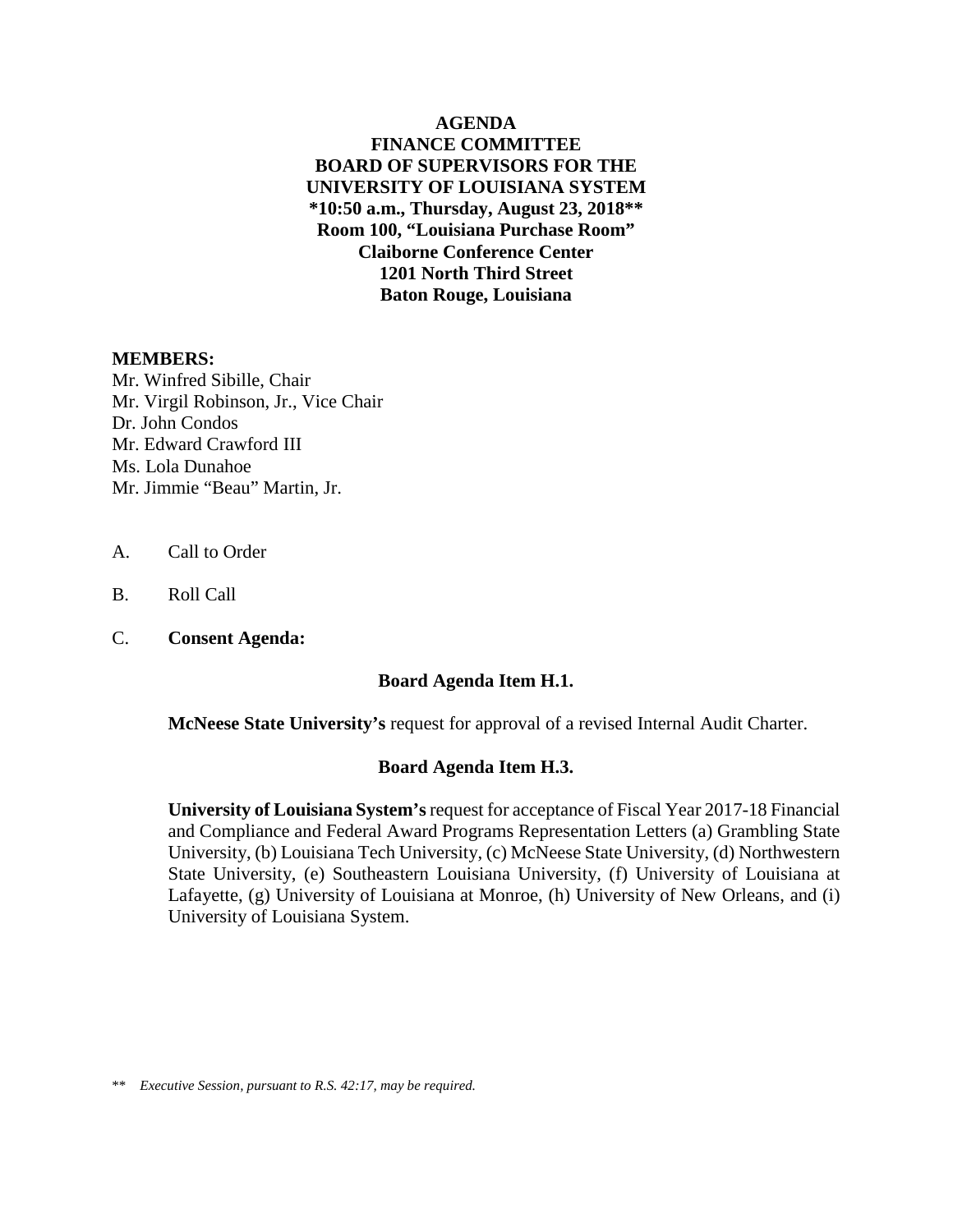Finance Committee August 23, 2018 Page 2

#### D. **Discussion/Action:**

#### **Board Agenda Item H.2.**

**University of Louisiana at Monroe's** request for approval of a Student Referendum to [add a Student Spirit and Athletic Enhancement Fee of \\$10 per credit hour.](#page-12-0) 

#### **Board Agenda Item H.4.**

**University of Louisiana System's** request for approval of Fiscal Year 2018-19 Operating [Budgets, including organizational charts, undergraduate/graduate mandatory attendance](#page-18-0)  fees, scholarships, and System Shared Costs.

#### **Board Agenda Item H.5.**

**University of Louisiana System's** [report on internal and external audit activity for the](#page-19-0)  period of June 18 to August 19, 2018.

- E. Other Business
- F. Adjournment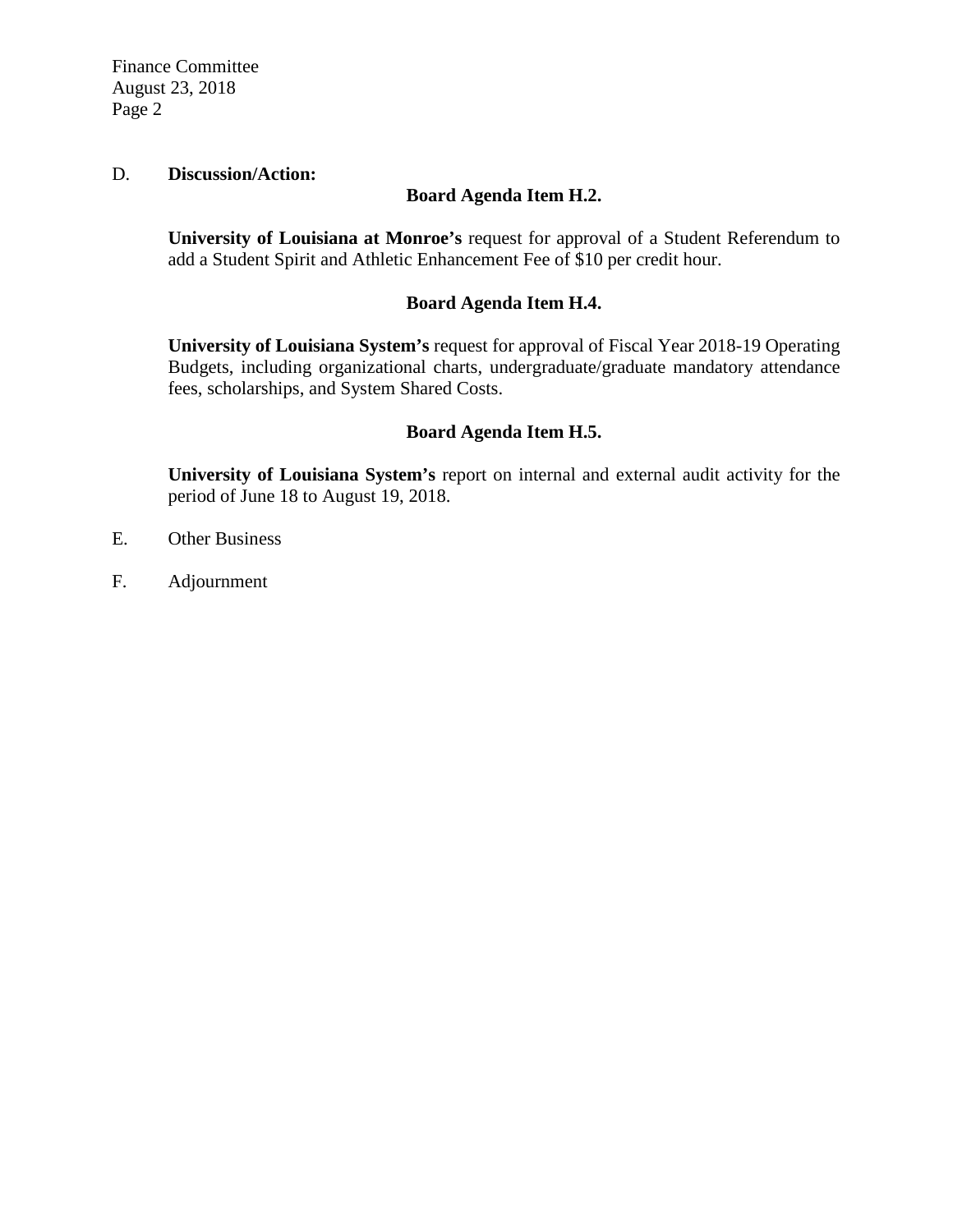#### **FINANCE COMMITTEE**

#### **August 23, 2018**

#### McNeese State University's request for approval of a revised Internal Audit Item H.1. Charter.

#### **EXECUTIVE SUMMARY**

The Internal Audit Charter set forth the purpose, authority, and responsibility of the internal audit activity for McNeese State University. The Charter, which was last revised December 1, 2017, has now been modified to reflect some suggestions made as a result of the June 14, 2018 Quality Assurance and Improvement Program Self-Assessment with Validation Report.

#### **RECOMMENDATION**

It is recommended that the following resolution be adopted:

NOW, THEREFORE, BE IT RESOLVED, that the Board of Supervisors for the University of Louisiana System hereby approves McNeese State University's request for approval of a revised Internal Audit Charter.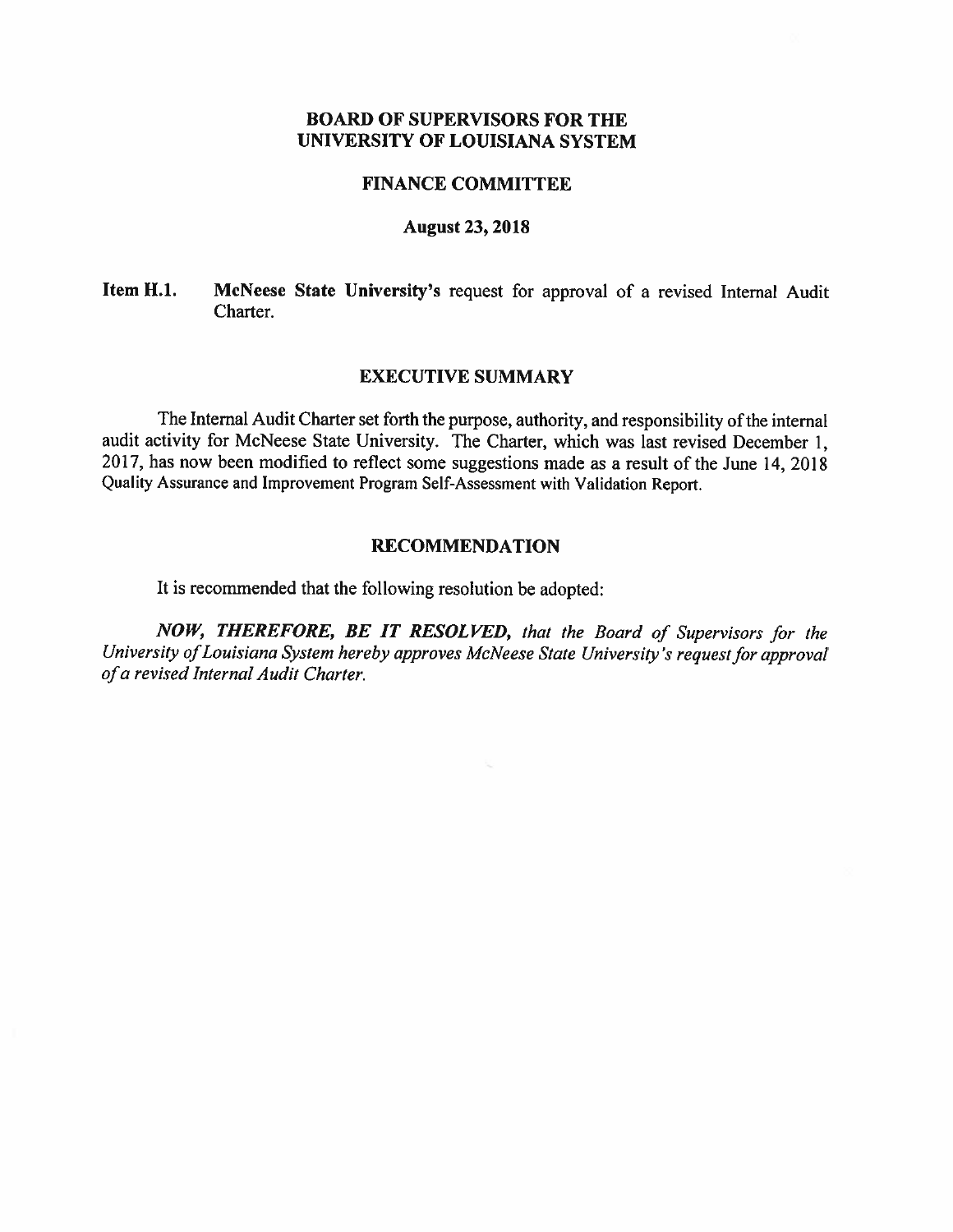

## $H1$



August 1, 2018

AUG 0 2 2018 **UNIVERSITY OF LOUISIANA SYSTEM** 

Dr. James B. Henderson, President University of Louisiana System 1201 North Third Street **Suite 7-300** Baton Rouge, LA 70802

Dear Dr. Henderson:

Enclosed are (5) copies of McNeese State University's request for approval of its revised University Internal Audit Charter.

Please place this item on the ULS Board of Supervisors' agenda for consideration and approval at the August 23, 2018 meeting.

Thank you for your attention in this matter.

Sincerely,

Dr. Daryl V. Burckel President

Enclosures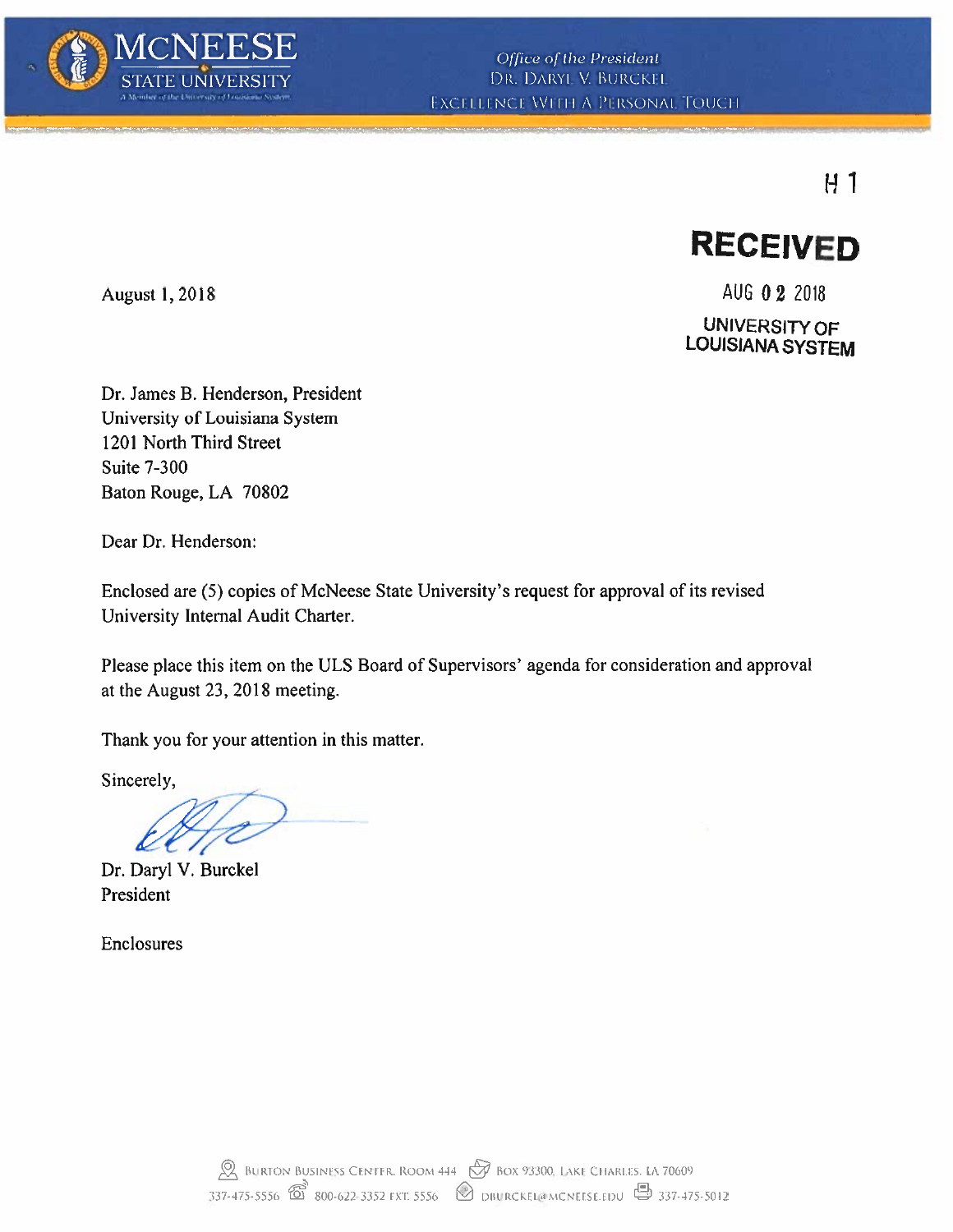## **University Internal Audit Charter**

#### **Background and Introduction**

The Office of Internal Audit was first established and filled in December 1988 to serve McNeese State University and its various departments. It provides a central point for coordination of and oversight for activities that promote accountability, integrity, efficiency, and compliance. This charter sets forth the purpose, mission, authority, and responsibility of the internal audit activity at McNeese State University. The charter establishes the internal audit activity's position within the University; authorizes access to records, personnel, and physical properties relevant to the performance of engagements; and defines the scope of internal audit activities.

Act 49 of the 2008 Regular Legislative session requires any State agency with an appropriation level of thirty million dollars or more to have an internal auditor. Later, in the 2015 Regular Legislative session, Act 314 (L.R.S. 17:3351) was established to further require each internal audit function to be in conformance with the Institute of Internal Auditors (IIA) International Standards for the Professional Practice of Internal Auditing (Standards) and became effective on August 1, 2015.

#### **Purpose and Mission**

The purpose of the internal audit activity is to provide independent, objective assurance and consulting services designed to add value and improve the University's operations. Assurance services are defined as objective assessments of evidence to provide opinions or conclusions regarding an entity, operation, function, process, system or other subject matters. Consulting services are advisory in nature, and are generally performed at the specific request of an engagement client. The mission is to enhance and protect organizational value by providing riskbased and objective assurance, advice, and insight. It helps the University accomplish its objectives by bringing a systematic, disciplined approach to evaluate and improve the effectiveness of risk management, control, and governance processes.

#### **Standards for the Professional Practice of Internal Auditing**

The activities of the Office of Internal Audit shall be conducted in accordance with the International Standards for the Professional Practice of Internal Auditing as required by Act 314 of the 2015 Regular Session. With the adoption of the International Professional Practices Framework (IPPF), the Office of Internal Audit prescribes to the mandatory elements of the IPPF which include the Core Principles for the Professional Practice of Internal Auditing, the definition of Internal Auditing, the Standards, and Code of Ethics promulgated by the Institute of Internal Auditors. The Director of Internal Audit (Chief Audit Executive) will report periodically to the University President and through the System Director of Internal and External Audit, to the Board of Supervisors of the University of Louisiana System (Board) regarding the internal audit activity's conformance to the Code of Ethics and the Standards.

Although not mandatory, internal auditing staff may obtain guidance in particular engagement situations from other Standards where needed on an audit by audit basis such as: Information Systems Audit and Control Association's "Standards for Information Systems Auditing";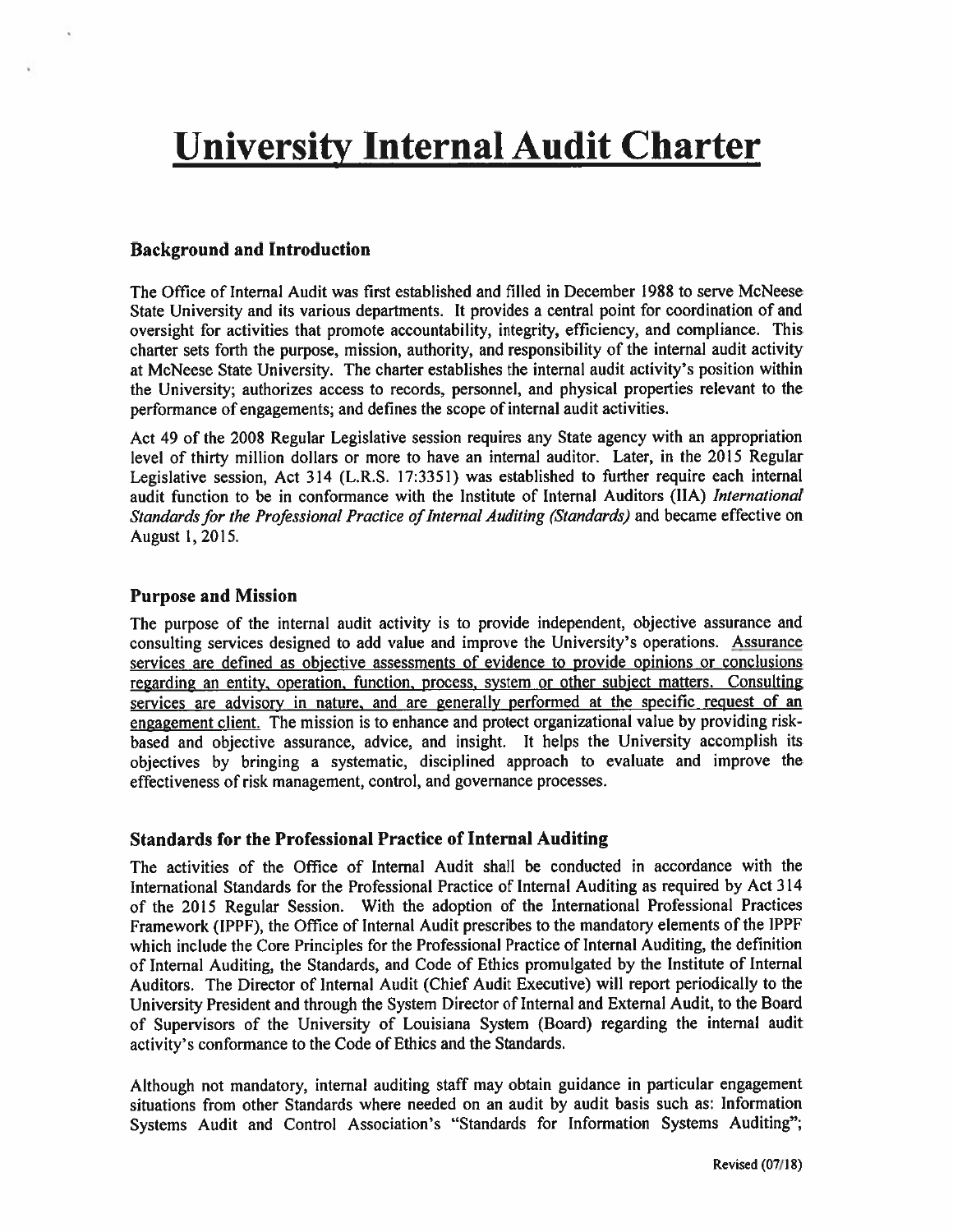American Institute of Certified Public Accountants "Statements on Auditing Standards"; United States General Accounting Office's "Government Auditing Standards", etc. The Office of Internal Audit is further committed and prescribes to the guiding principles of integrity, fairness, and objectivity.

#### **Authority**

The Office of Internal Audit staff report to the University's Director of Internal Audit, who operates under the general administrative (i.e. day-to-day operations) oversight of the University President and reports functionally to the Board through the University of Louisiana System's Director of Internal and External Audit. This reporting relationship promotes independence and ensures adequate consideration of audit findings and planned actions. To establish, maintain, and ensure that the University's internal audit activity has sufficient authority to fulfill its duties, the Board of Supervisors will:

- Approve the internal audit activity's charter.  $\bullet$
- Approve the risk based internal audit plan.
- Approve the internal audit activity's budget and resource plan.
- Receive communications from the Director of Internal Audit on the internal audit activity's performance relative to its plan and other matters.
- Approve decisions regarding the appointment and removal of the Director of Internal  $\bullet$ Audit.
- Approve the remuneration of the Director of Internal Audit.
- Make appropriate inquiries of management and the Director of Internal Audit to  $\bullet$ determine whether there is inappropriate scope or resource limitations.

The Director of Internal Audit will have unrestricted access to, communicate, and interact directly with the System Director of Internal and External Audit, the Finance Committee of the Board of Supervisors, and the Board of Supervisors, including in private meetings without management present.

The Director of Internal Audit and staff of the internal audit activity are authorized to:

- Have unrestricted access to all functions, records, manual and automated systems, properties, and personnel of the University.
- Audit or review any function, activity, or unit of the University and the accounts of all organizations required to submit financial statements to the University.
- Have direct access to the President of the University and shall present to the President  $\bullet$ any matter considered to be of sufficient importance to warrant attention or that has been brought to the internal audit activity for review.
- Allocate resources, set frequencies, select subjects, determine scopes of work, and apply the techniques required to accomplish audit objectives.
- Obtain the necessary assistance of personnel in units of the University where they perform audits, as well as other specialized services from within or outside the University.

#### **Independence and Objectivity**

The Director of Internal Audit will ensure that the internal audit activity remains free from all conditions that threaten the ability of internal auditors to carry out their responsibilities in an unbiased manner, including matters of audit selection, scope, procedures, frequency, timing and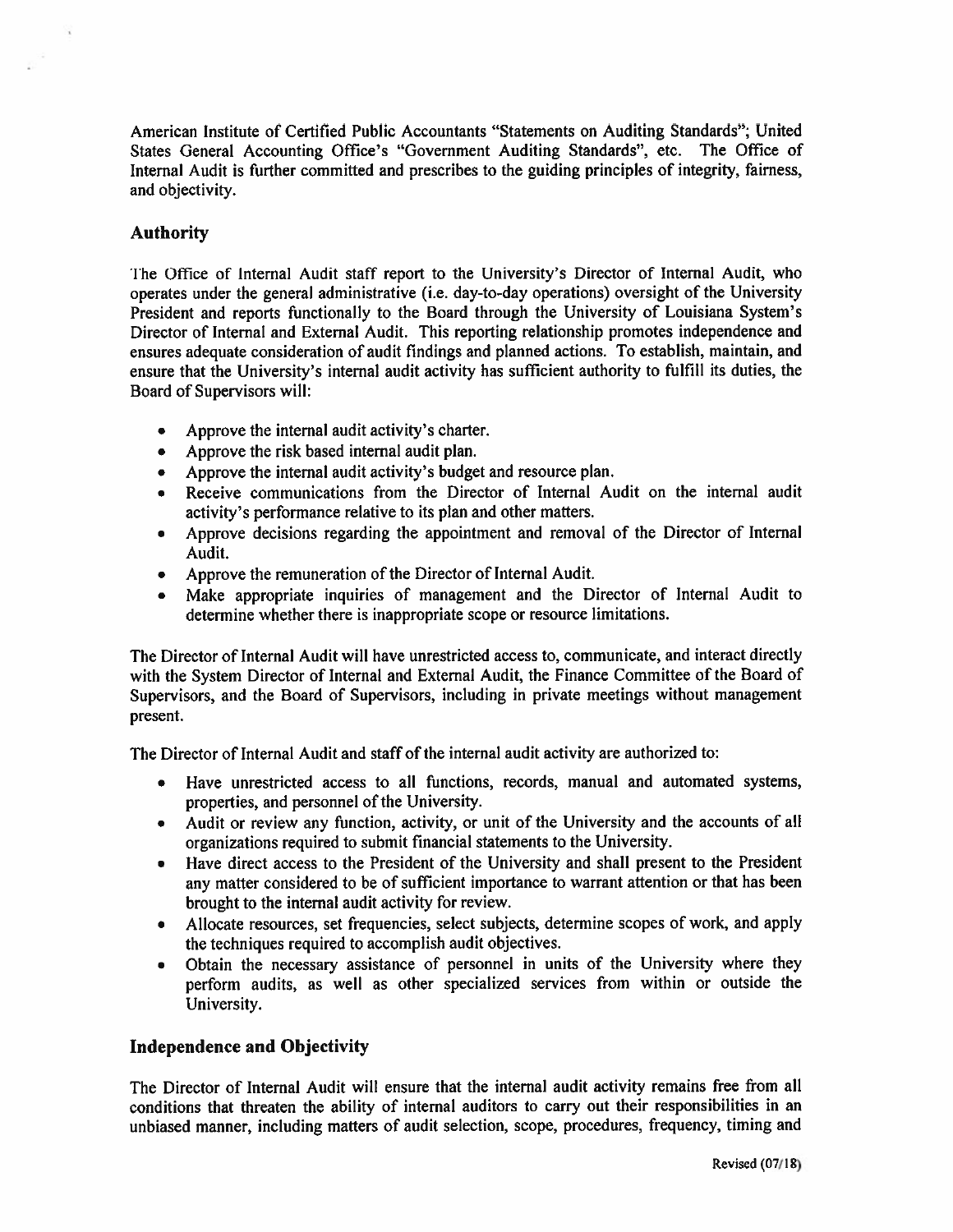report content. If the Director of Internal Audit determines that independence or objectivity may be impaired in fact or appearance, details of the impairment will be disclosed to appropriate parties.

Internal auditors will maintain an unbiased mental attitude that allows them to perform engagements objectively and in such a manner that they believe in their work product, that no quality compromises are made, and that they do not subordinate their judgment on audit matters to others.

To provide for the independence of the internal audit activity, campus internal audit personnel will report to the University's Director of Internal Audit, who reports functionally to the Board of Supervisors through the System Director of Internal & External Audit and administratively to the President of the University. The University President has authority to handle all personnel matters regarding Internal Audit.

Internal audit reviews and appraisals do not in any way substitute for nor relieve other persons in the university of the responsibilities assigned to them. The Director of Internal Audit and staff of the internal audit activity have no direct authority over, nor responsibility for any of the activities reviewed and are not authorized to:

- Perform any operational duties for the University or its affiliates including the development and installation of policies and procedures, preparation of records, making management decisions or engaging in any other activity that could be reasonably construed to compromise the independence of the internal audit staff.
- Initiate or approve accounting transactions external to the internal audit activity.
- Direct the activities of any University employee not employed by the internal audit  $\bullet$ activity, except to the extent such employees have been appropriately assigned to auditing teams or to otherwise assist the internal auditors.
- Assess specific operations for which he/she had responsibility within the previous year.  $\bullet$

Where the Director of Internal Audit has or is expected to have roles and/or responsibilities that fall outside of internal auditing, safeguards will be established to limit impairments to independence or objectivity. Internal auditors will:

- Disclose any impairment of independence or objectivity, in fact or appearance, to appropriate parties.
- Exhibit professional objectivity in gathering, evaluating, and communicating information about the activity or process being examined.
- Make balanced assessments of all available and relevant facts and circumstances.
- Take necessary precautions to avoid being unduly influenced by their own interests or by  $\bullet$ others in forming judgments.

At least annually, the Director of Internal Audit will confirm to the University President and, through the System Director of Internal & External Audit, the Board of Supervisors of the University of Louisiana System the organizational independence of the internal audit activity. The Director of Internal Audit will also disclose to those parties any interference and related implications in determining the scope of internal auditing, performing work, and/or communicating results.

#### **Scope of Internal Audit Activities**

The scope of the internal audit activities encompass, but is not limited to, objective examinations of evidence for the purpose of providing independent assessments to the Board, management,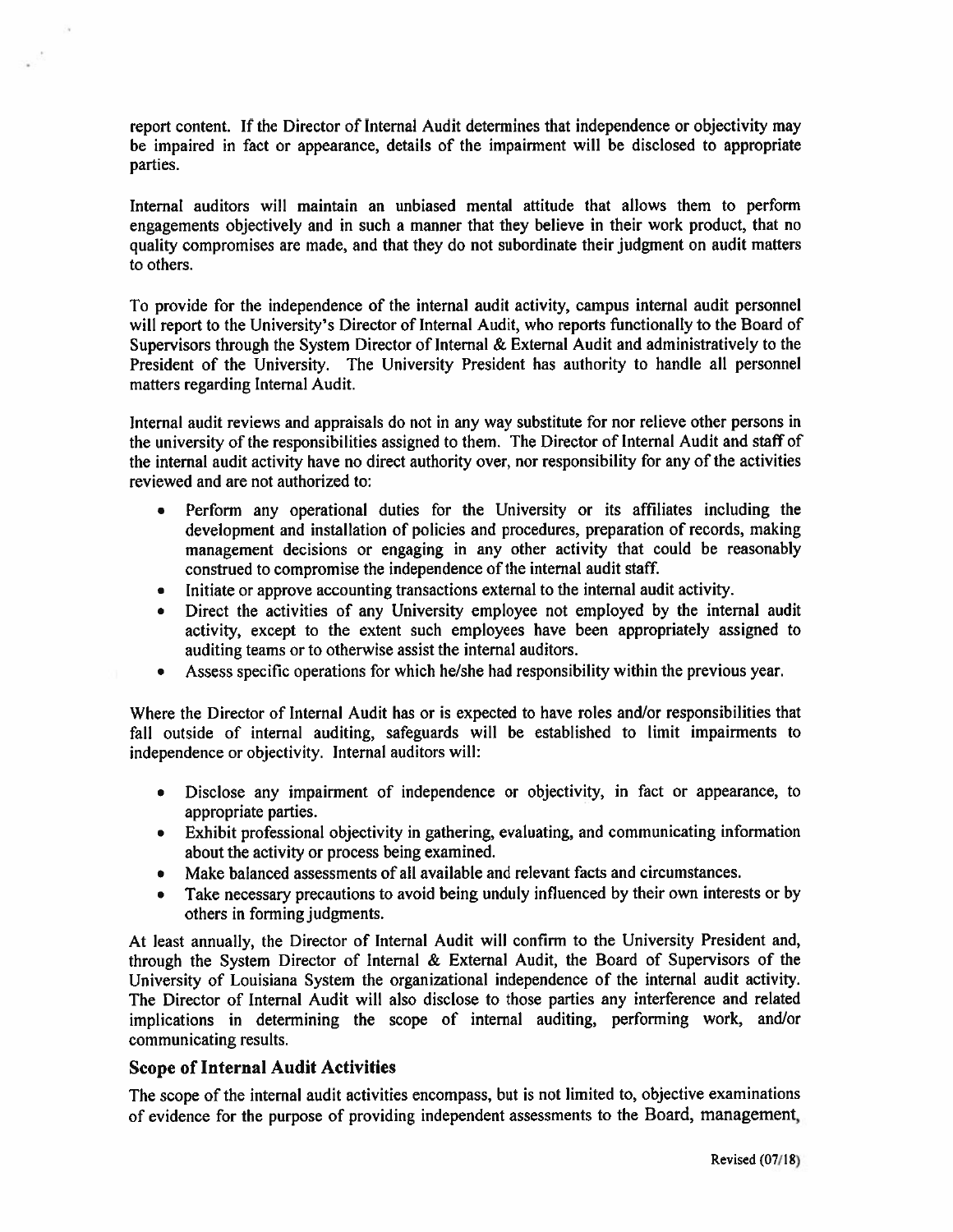and outside parties on the adequacy and effectiveness of governance, risk management, and control processes of the University. Internal audit assessments include evaluating whether:

- Risks relating to the achievement of the University's strategic objectives are appropriately identified and management.
- The actions of the University's officers, directors, employees, and contractors are in  $\bullet$ compliance with the University's policies, procedures, and applicable laws, regulations, and governance standards.
- The results of operations or programs are consistent with established goals and objectives.
- Operations or programs are being carried out effectively and efficiently.  $\bullet$
- Established processes and systems enable compliance with the policies, procedures, laws, and regulations that could significantly impact the University.
- Information and the means used to identify, measure, analyze, classify, and report such  $\bullet$ information are reliable and have integrity.
- Resources and assets are acquired economically, used efficiently, and protected  $\bullet$ adequately.

The Director of Internal Audit will report periodically to senior management and the Board regarding:

- The internal audit activity's purpose, authority, and responsibility.  $\bullet$
- The internal audit activity's plan and performance relative to its plan.
- The internal audit activity's conformance with The IIA's Code of Ethics and Standards, and action plans to address any significant conformance issues.
- Significant risk exposures and control issues, including fraud risks, governance issues,  $\bullet$ and other matters requiring the attention of, or requested by, the Board.
- Results of audit engagements or other activities.  $\bullet$
- Resource requirements.  $\bullet$
- Any response to risk by management that may be unacceptable to the University.  $\bullet$

The Director of Internal Audit also coordinates activities, where possible, and considers relying upon the work of other internal and external assurance and consulting service providers as needed. The internal audit activity may perform advisory and related client service activities, the nature and scope of which will be agreed with the client, provided the internal audit activity does not assume management responsibility.

Opportunities for improving the efficiency of governance, risk management, and control processes may be identified during engagements. These opportunities will be communicated to the appropriate level of management.

#### **Responsibility**

The University's Director of Internal Audit and staff of the internal audit activity have responsibility to:

Develop a flexible annual audit plan and submit that plan to the University President and the University of Louisiana System Board of Supervisors (Board) for approval. The plan is to be developed based on internal audit's assessment of risk with input from management, ULS Board members, and the ULS Director of Internal and External Audit regarding areas of concern and areas of increased risk.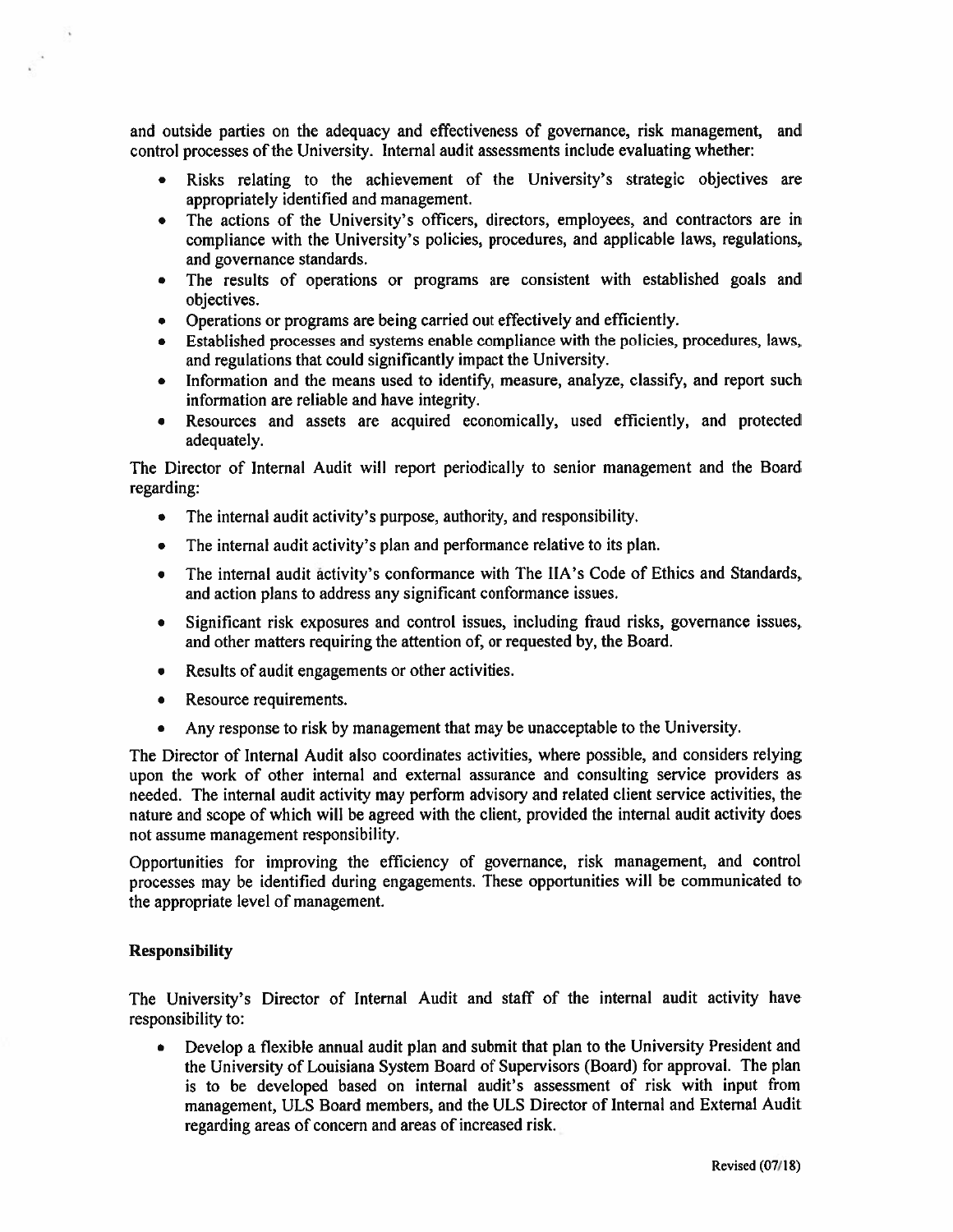- Communicate to senior management and the Board the impact of resource limitations on  $\bullet$ the internal audit plan.
- Review and adjust the annual internal audit plan, as necessary, in response to changes in  $\bullet$ the University's business, risks, operations, programs, systems, and controls.
- Communicate to senior management and the Board any significant interim changes to the internal audit plan.
- Ensure each engagement of the internal audit plan is executed, including the  $\bullet$ establishment of objectives and scope, the assignment of appropriate and adequately supervised resources, the documentation of work programs and testing results, and the communication of engagement results with applicable conclusions and recommendations to appropriate parties.
- Follow up on engagement findings and corrective actions, and report periodically to  $\bullet$ senior management and the Board any corrective actions not effectively implemented.
- Ensure the principles of integrity, objectivity, confidentiality, and competency are applied  $\bullet$ and upheld.
- Ensure that Internal Audit staff collectively possess or obtain the knowledge, skills, and other competencies needed to meet the requirements of the internal audit charter.
- Establish a Quality Assurance and Improvement Program by which the Director of  $\bullet$ Internal Audit assures the operations of internal auditing activities conforms to the IIA Standards.
- Perform consulting services, beyond internal auditing's assurance services, to assist  $\bullet$  . management in meeting its objectives.
- Ensure trends and emerging issues that could impact the University are considered and communicated to senior management and the Board as appropriate.
- Ensure emerging trends and successful practices in internal auditing are considered.
- Evaluate and assess significant functions and new or changing services, processes, operations, and control processes coincident with their development, implementation, and/or expansion.
- Assist in the investigation of significant suspected fraudulent activities within the  $\bullet$ University and notify management and the Board of the results.
- Manage the University's reporting hotline and investigate concerns as deemed appropriate.
- Consider the scope of work of the external auditors and regulators, as appropriate, for the purpose of providing optimal audit coverage.
- Establish and ensure adherence to polices and procedures designed to guide the internal  $\bullet$ audit department.
- Ensure adherence to the University's relevant policies and procedures, unless such policies and procedures conflict with the internal audit charter. Any such conflicts will be resolved or otherwise communicated to senior management and the Board.
- Submit written and timely reports to the President of the University and appropriate  $\bullet$ members of management at the conclusion of each engagement to acknowledge satisfactory performance or to set forth observations and/or recommendations for correction or improvement. A copy of each internal audit report will be forwarded to the Board's Director of Internal and External Audit.
- Act as the University's designated liaison for the State of Louisiana Ethics program in monitoring and providing ethics education to all personnel.
- Ensure conformance of the internal audit department with the Standards, with the  $\bullet$  . following qualifications:
	- o If the internal audit department is prohibited by law or regulations from conformance with certain parts of the Standards, the chief audit executive will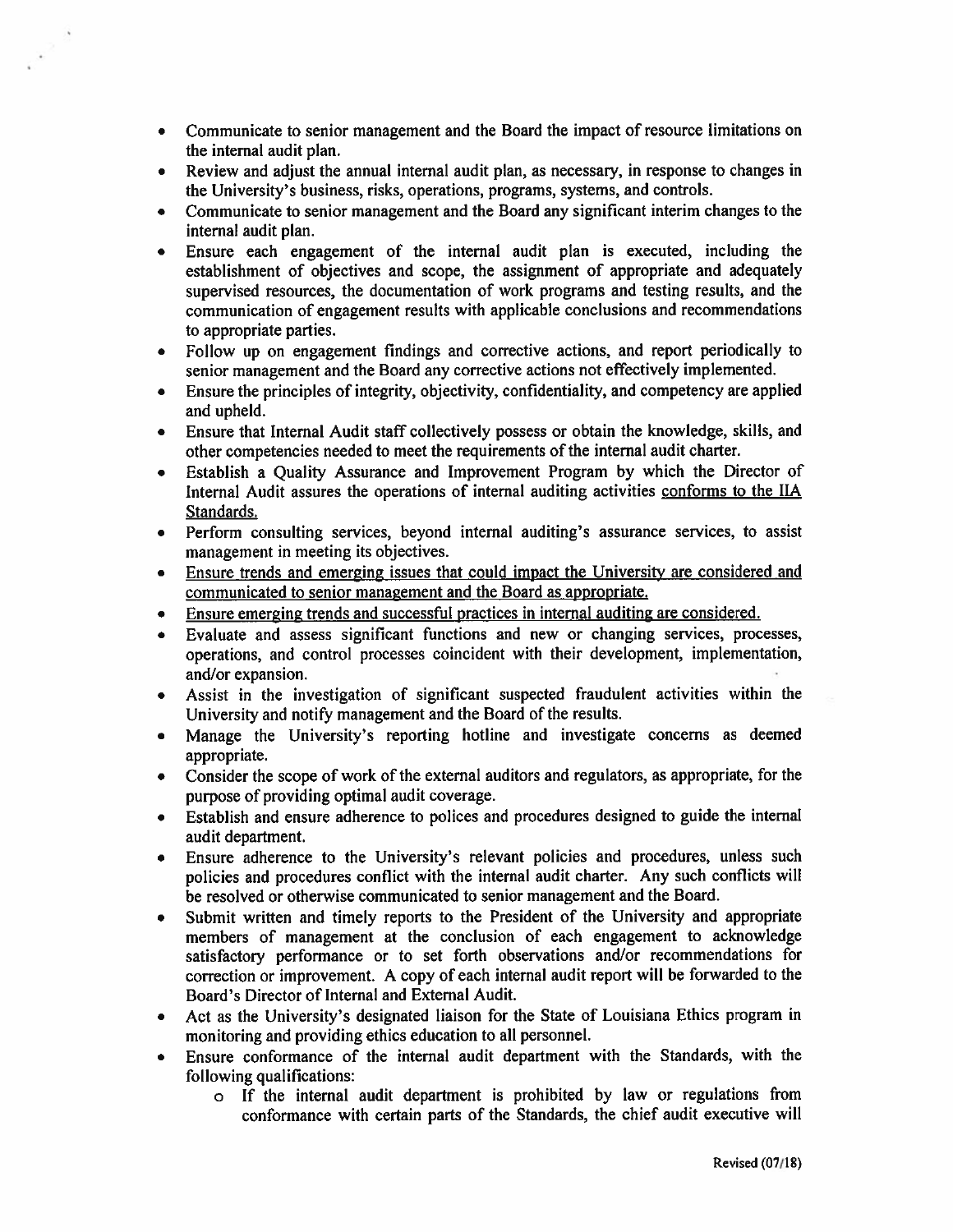ensure appropriate disclosures and will ensure conformance with all other parts of the Standards.

o If the Standards are used in conjunction with requirements issued by other authoritative bodies (e.g., AICPA, GAO, etc.) the chief audit exective will ensure that the internal audit department conforms with the Standards, even if the internal audit department also conforms with the more restrictive requirements of other authoritative bodies.

#### **Quality Assurance and Improvement Program**

The Office of Internal Audit will maintain a Quality Assurance and Improvement Program (QAIP) as required by the Institute of Internal Auditors (IIA) International Standards for the Professional Practice of Internal Auditing, University of Louisiana System Internal Audit Charter, and Act 314 of the 2015 Regular Legislative Session (L.R.S. 17:3351). This QAIP is outlined in the Internal Audit Manual and will include both internal (periodic and ongoing) and external assessments. The External Assessments will comprise of and internal assessment with an Independent Validation by and external qualified auditor. The external assessments are required to be completed every 5 years. The Director of Internal Audit will communicate results to senior management and the Board of the assessments.

| Director of Internal Audit Victoria M. Kach         |  |      | Date $7  1  18$ |
|-----------------------------------------------------|--|------|-----------------|
| University President Grund Burroll not Date 7-17.18 |  |      |                 |
| University of Louisiana System Board                |  | Date |                 |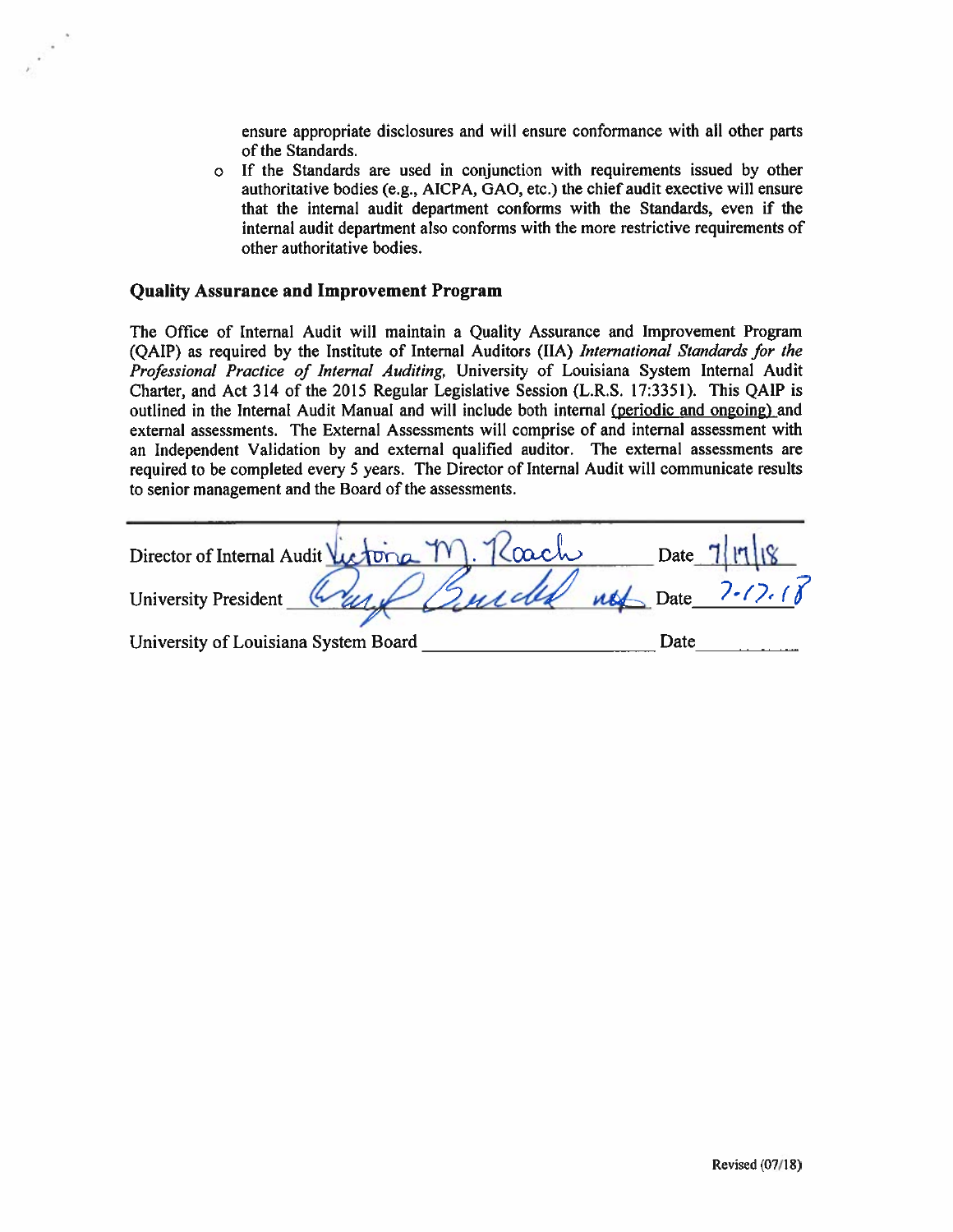#### **FINANCE COMMITTEE**

#### **August 23, 2018**

Item H.3. University of Louisiana System's request for acceptance of Fiscal Year 2017-18 Financial and Compliance and Federal Award Programs Representation Letters for (a) Grambling State University, (b) Louisiana Tech University, (c) McNeese State University, (d) Northwestern State University, (e) Southeastern Louisiana University, (f) University of Louisiana at Lafayette, (g) University of Louisiana at Monroe, (h) University of New Orleans, and (i) University of Louisiana System.

#### **EXECUTIVE SUMMARY**

In connection with its financial and compliance audits of colleges and universities, the Legislative Auditor's Office requires the President and Chief Fiscal Officer to review certain representations and certify that those representations are true and correct. The officers answer and sign a financial and compliance and federal award programs questionnaire at the beginning of the audit and then sign an update upon conclusion of the audit certifying that: (1) there were no material changes to the original certification; or (2) any such changes have been disclosed to the Legislative Auditor. Office of Legislative Auditor policy further requires that the appropriate management board accept the university's questionnaire in a public meeting. The documentation is available in the System Office.

#### **RECOMMENDATION**

It is recommended that the following resolution be adopted:

NOW, THEREFORE, BE IT RESOLVED, that the Board of Supervisors for the University of Louisiana System hereby accepts Fiscal Year 2017-18 Financial and Compliance and Federal Award Programs Representation Letters for (a) Grambling State University, (b) Louisiana Tech University, (c) McNeese State University, (d) Northwestern State University, (e) Southeastern Louisiana University, (f) University of Louisiana at Lafayette, (g) University of Louisiana at Monroe, (h) University of New Orleans, and (i) University of Louisiana System.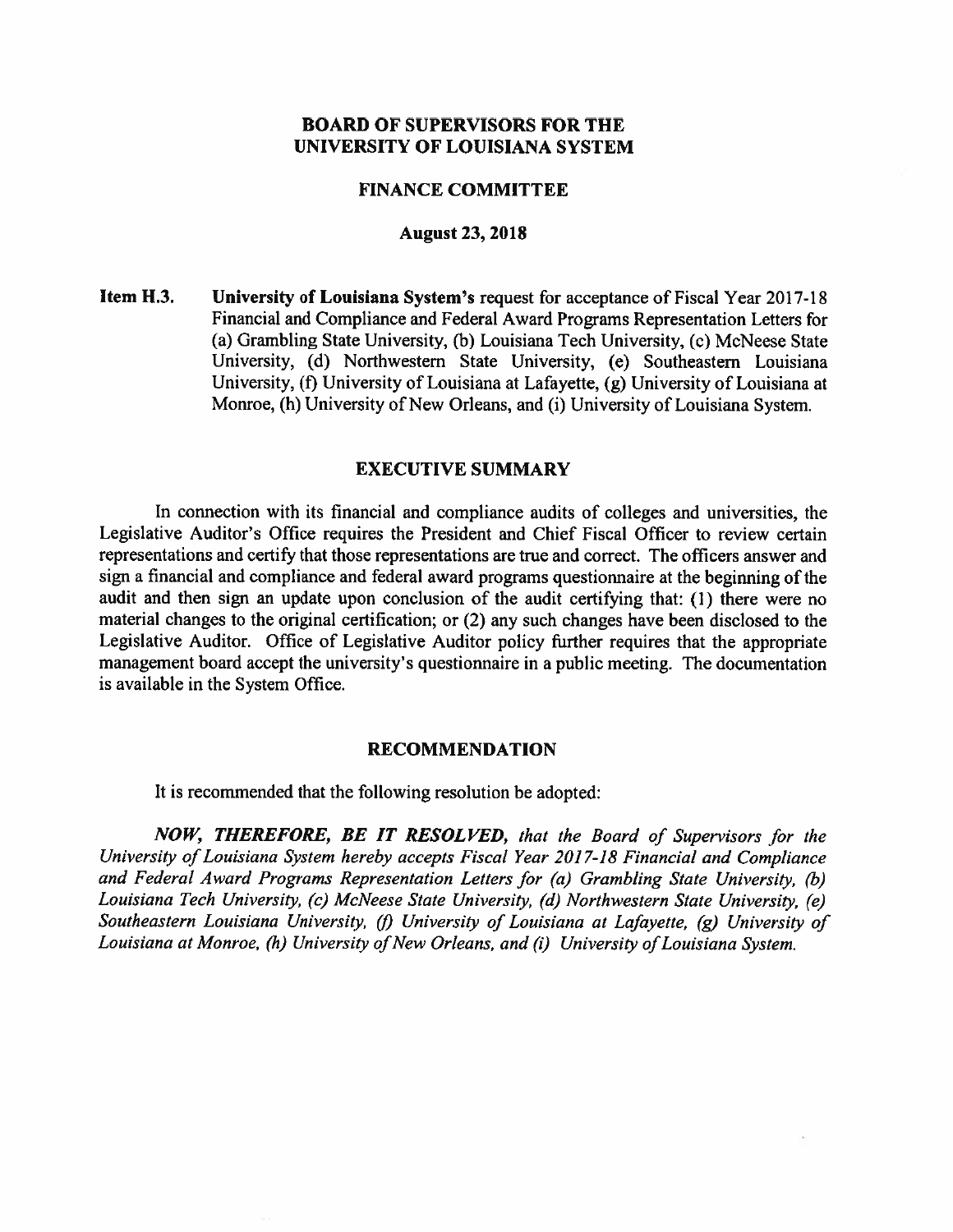# **Discussion/Action Finance Committee**

 $\sim$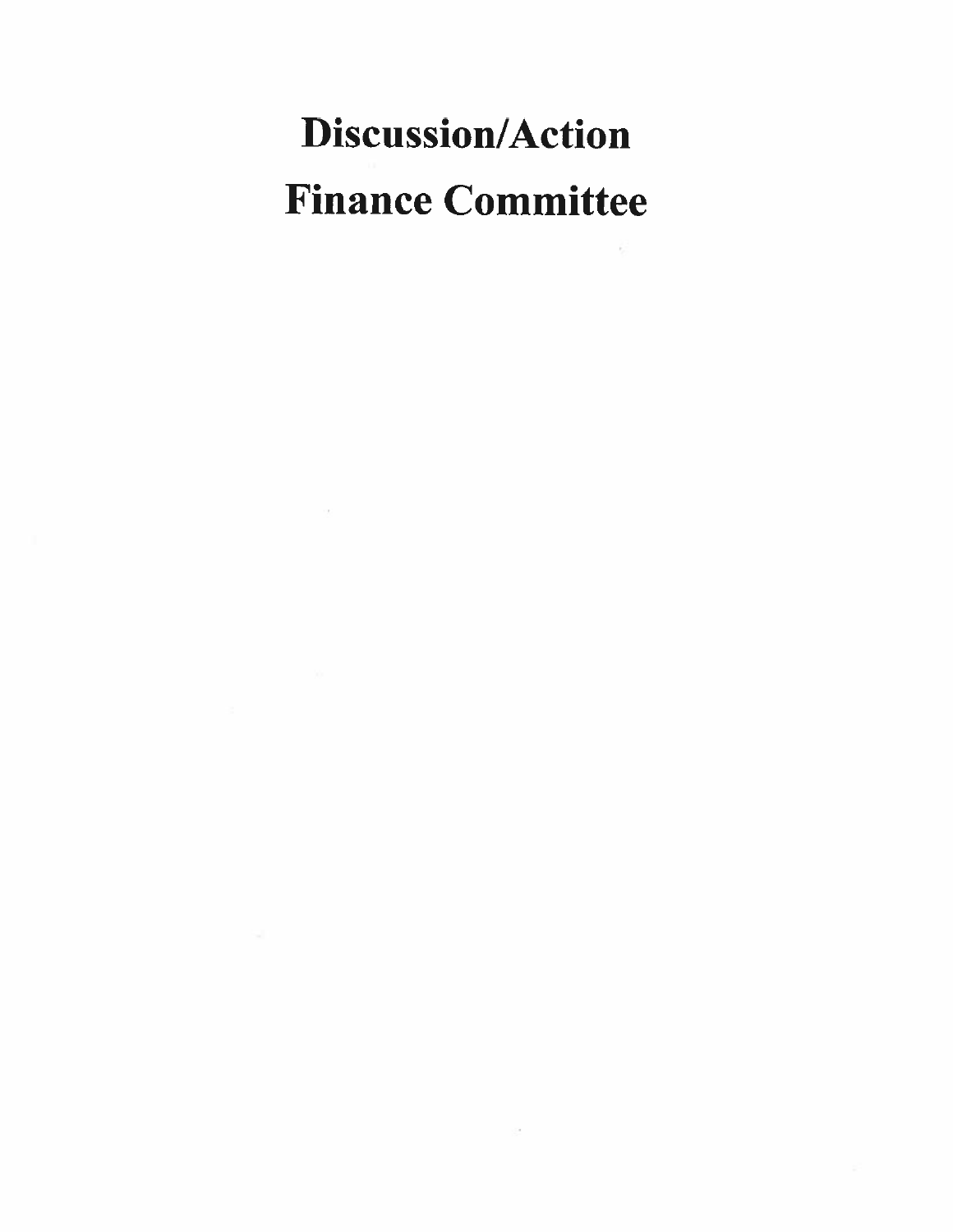#### **FINANCE COMMITTEE**

#### **August 23, 2018**

Item H.2. University of Louisiana at Monroe's request for approval of a Student Referendum to add a Student Spirit and Athletic Enhancement Fee of \$10 per credit hour.

#### **EXECUTIVE SUMMARY**

The University of Louisiana at Monroe Student Government Association proposes that a referendum be placed for a student vote in September in conjunction with Homecoming elections.

The Student Spirit and Athletic Enhancement Fee will be used to support and enhance recognized student organizations, including ULM Spirit Groups, Greek Life, Sound of Today/Technical Fowls, ULM Choral, SGA, CAB, Ski Team and Intercollegiate Athletics, greatly benefiting the ULM community as a whole. Fees for intercollegiate athletics will support scholarships, academic support services, student welfare, operations, event promotions, and student life. The fee will not be used for personal services (salaries).

This fee of \$10 per credit hour is for the fall, spring, summer, and interim sessions for students taking one (1) or more hours/not to exceed 15 credit hours for the fall and spring semester and 6 credit hours for the summer and interim sessions. The approved fee would be assessed beginning with the Spring 2019 semester and generate in excess of \$1.6 million annually.

#### **RECOMMENDATION**

It is recommended that the following resolution be adopted:

NOW, THEREFORE, BE IT RESOLVED, that the Board of Supervisors for the University of Louisiana System hereby approves University of Louisiana at Monroe's request for approval of a Student Referendum to add a Student Spirit and Athletic Enhancement Fee of \$10 per credit hour.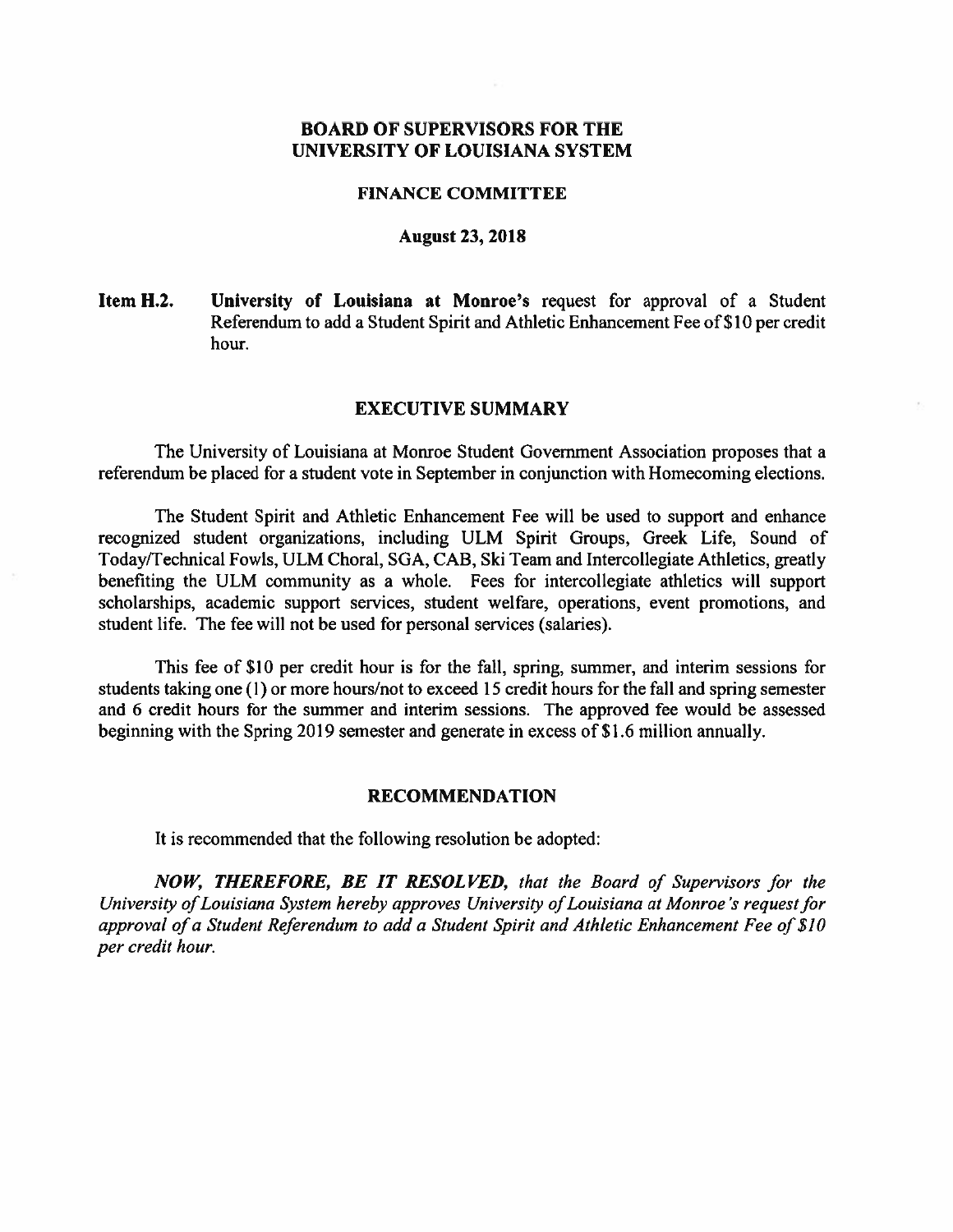

**Office of the President** 700 University Avenue . Monroe, LA 71209-3000 Phone: 318.342.1010 · Fax: 318.342.1019

July 30, 2018

Dr. James B. Henderson, President University of Louisiana System 1201 North Third Street, Suite 7-300 Baton Rouge, LA 70802

Dear Dr. Henderson:

The University of Louisiana Monroe requests consideration and approval for the Student Government Association to allow the students at ULM to vote on a referendum authorizing a Student Spirit and Athletic Enhancement fee of \$10.0 per credit hour for the fall, spring, summer and interim sessions for students taking one or more hours; not to exceed 15 credit hours for the fall and spring semesters and 6 credit hours for the summer and interim sessions. This fee is needed to enhance the resources provided by the direct institutional support to remain competitive with the services and opportunities offered by our regional and conference counterparts.

Thank you for your consideration of this request.

Sincerely,

Nick J. Bruno, Ph.D. President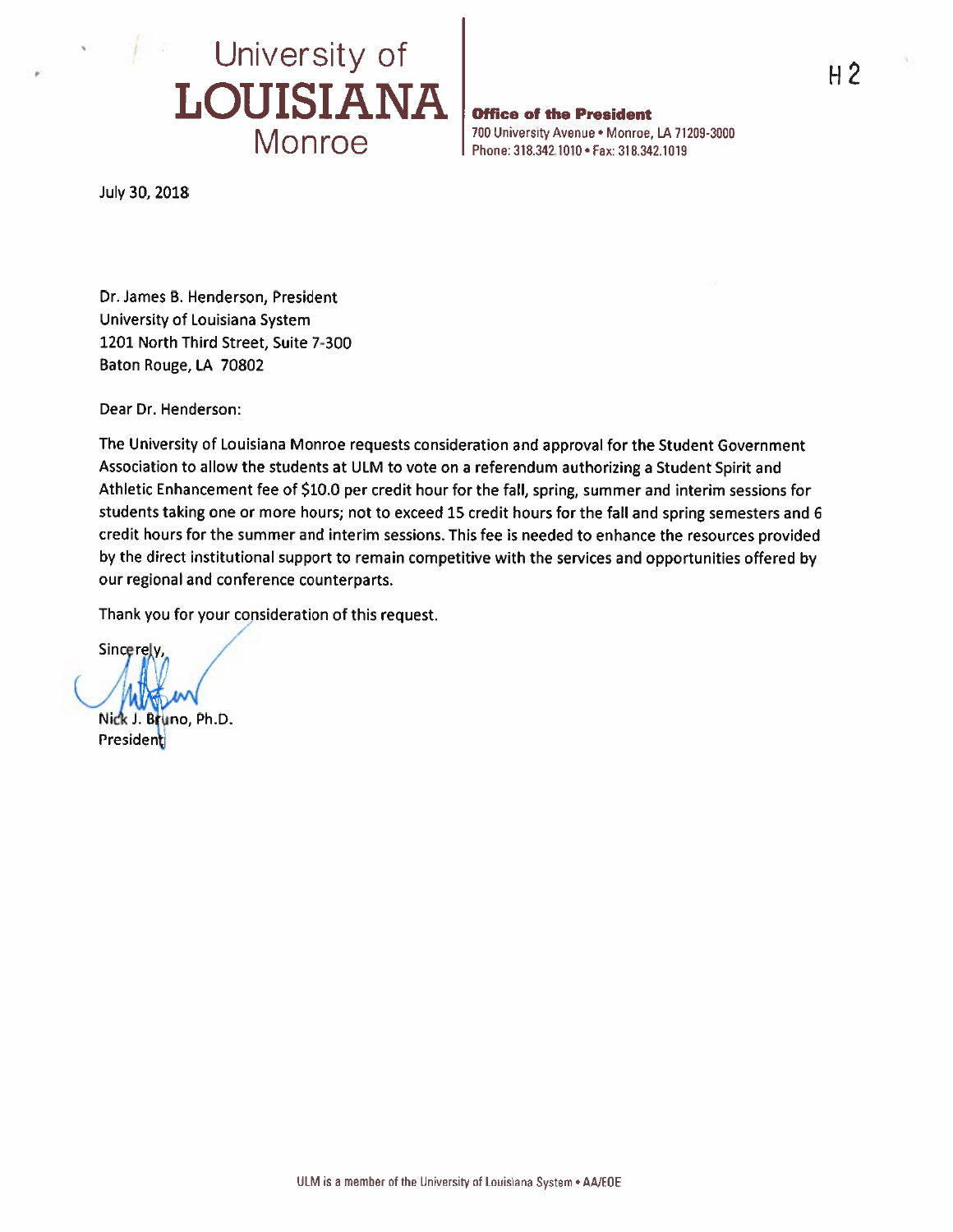#### **UNIVERSITY OF LOUISIANA SYSTEM NOTIFICATION OF SERVICE CHARGE**

Louisiana Revised Statute 17:3351 allows the Board to establish fees to be paid by students, in accordance with Article VII, Section 2.1 of the Constitution of Louisiana. Board Bylaws, Section V.C.5 provides that the Board has the authority to determine the fees which shall be paid by students and maintain in the system office, as a public record available on request, a current schedule of such charges. Attorney General Opinion 06-0293 provides that charges assessed for the purpose of defraying the cost of providing a service not in the control of the university would be exempt from legislative review. Completion of this form documents that the assessment of this service charge covers only the cost of providing this nongovernmental product or service to university students.

University: Univ. of Louisiana at Monroe (ULM) **Department: Student Affairs/Athletics /VAPA** 

N/A Course Enrollment N/A **Course** 

Service Charge \$10.00 per credit hour Estimated Annual Collection: \$1,750.000.

Service Charge to Begin Spring 2019 (Please submit 2 months in advance)

Statement of Need for Service Charge (attach documentation as necessary): See attached Student Referendum

We certify that Documentation to Support the Cost of Items or Services to be purchased with this Service Charge is on file within the Business Office:

| <b>Contact Name</b>            | Camile Currier | Phone#                                                        | $318.342 - 5237$ |
|--------------------------------|----------------|---------------------------------------------------------------|------------------|
| <b>CFO</b> Signature           | Sill May       | <b>Date</b>                                                   | 7/31/            |
| <b>President Signature</b>     |                | <b>Date</b>                                                   |                  |
| <b>Send Completed Form to:</b> |                | <b>Edwin Litolff</b><br><b>Hniversity of Lonisiana System</b> |                  |

1201 North Third St., Suite 7-300 Baton Rouge, Louisiana 70802

The University of Louisiana System Board is not authorized to increase fees that are considered to be a charge for the services of the governmental function (higher education) of the university. Mandatory Attendance Fees and charges assessed by the university for the purpose of defraying the cost of providing an educational service would be considered a fee subject to the approval of the Louisiana Legislature or the student body. Fees and charges for non-governmental functions and products which are not controlled by the university would be exempt from legislative review and approval, and should be documented through this process.

**ULS Log Number** 

**Date Received**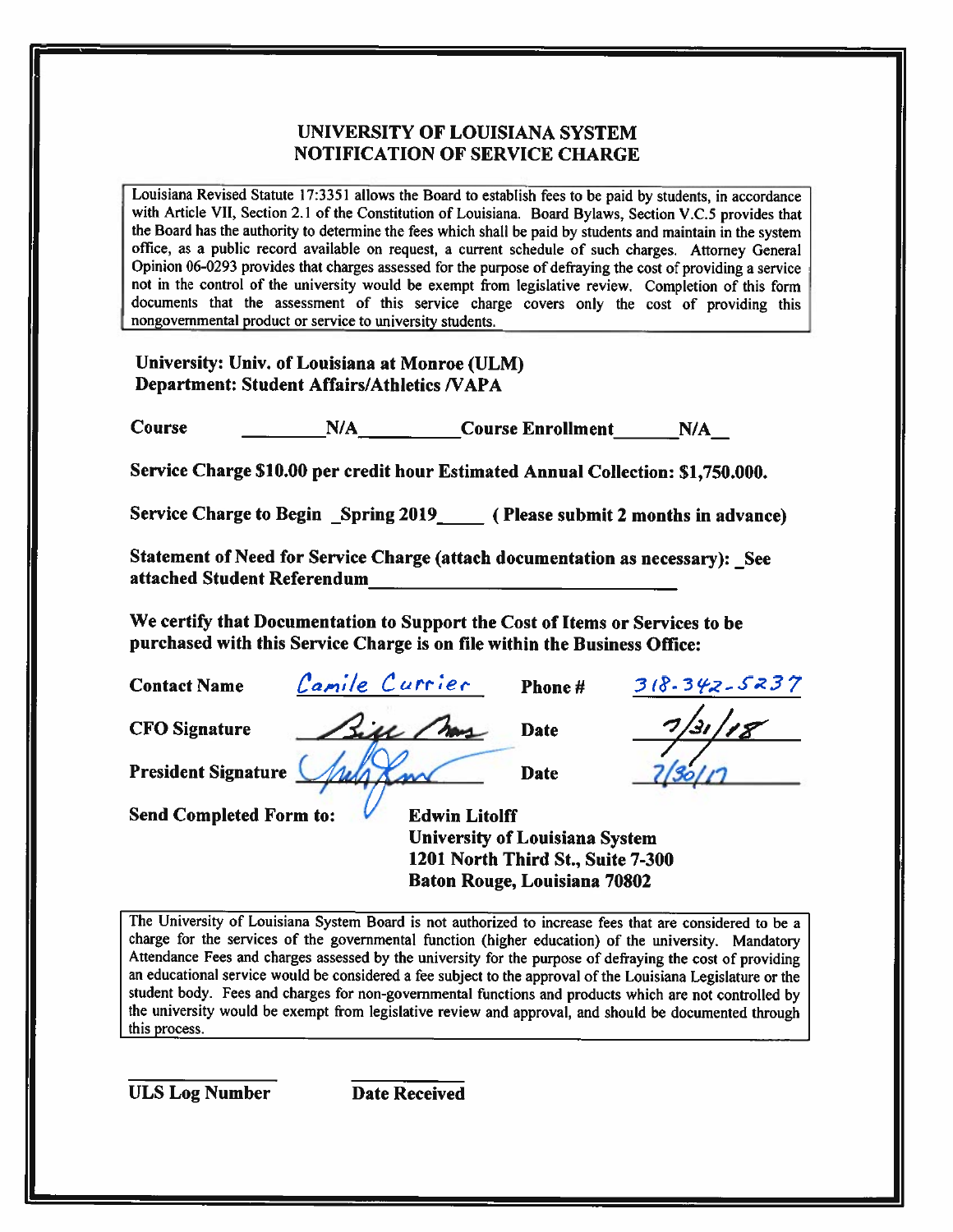#### **STUDENT REFERENDUM**

Recognizing that spirit groups, and branches thereof, including intercollegiate athletics is an integral part of the greater campus community; that ULM needs to enhance the resources provided by the direct institutional support in order to remain competitive with services and opportunities offered by our regional and conference counterparts, we respectfully request the ULS Board's authorization to allow ULM's students to vote on the proposed Student Spirit and Athletic **Enhancement Fee.** 

This proposal was discussed with the SGA officers on Monday June 4<sup>th</sup> and discussed in meeting by the SGA on Monday June 25. The motion to approve the referendum was passed unanimously by the summer senate on Monday July 9<sup>th</sup>. Upon approval by the ULS Board of Supervisors, the referendum will be voted on by the University of Louisiana Monroe student body during the Fall 2018 Homecoming elections to assess the following per semester fee:

1. STUDENT SPIRIT AND ATHLETIC ENHANCEMENT FEE - Funds generated by this fee will be used to support and enhance Recognized Student Organizations, including ULM Spirit Groups, Greek Life, Sound of Today/Technical Fowls, ULM Choral, SGA, CAB, Ski Team and Intercollegiate Athletics, greatly benefiting the ULM community as a whole.

The following referendum is proposed:

I AM IN FAVOR OF INSTITUTING THE STUDENT SPIRIT AND ATHLETIC ENHANCEMENT FEE (SSAEF) OF \$10.00 PER CREDIT HOUR FOR THE FALL, SPRING, SUMMER AND INTERIM SESSIONS FOR STUDENTS TAKING ONE (1) OR MORE HOURS; NOT TO EXCEED 15 CREDIT HOURS FOR THE FALL AND SPRING SEMESTERS AND 6 CREDIT HOURS FOR THE SUMMER AND INTERIM SESSIONS. THIS FEE WILL SUPPORT RECOGNIZED STUDENT ORGANIZATIONS INCLUDING ULM SPIRIT GROUPS, GREEK LIFE, SOUND OF TODAY / TECHNICAL FOWLS, ULM CHORAL, SGA, CAB AND SKI TEAM TO ASSIST WITH THEIR OPERATIONS, CAMPUS SPIRIT AND STUDENT PROMOTIONS THROUGHOUT THE YEAR. (RSO FEES WILL NOT EXCEED 15% OF FUNDING) FEE FOR INTERCOLLEGIATE ATHLETICS WILL SUPPORT SCHOLARSHIPS, ACADEMIC SUPPORT SERVICES, STUDENT WELFARE (HEALTH & SAFETY), OPERATIONS, EVENT PROMOTIONS AND STUDENT LIFE.

THIS FEE WILL NOT BE USED FOR PERSONAL SERVICES (SALARIES).

This fee will begin with the Spring 2019 semester.

If the Student Spirit and Athletic Enhancement Fee fails to pass, fees will remain as they are in the current fee structure.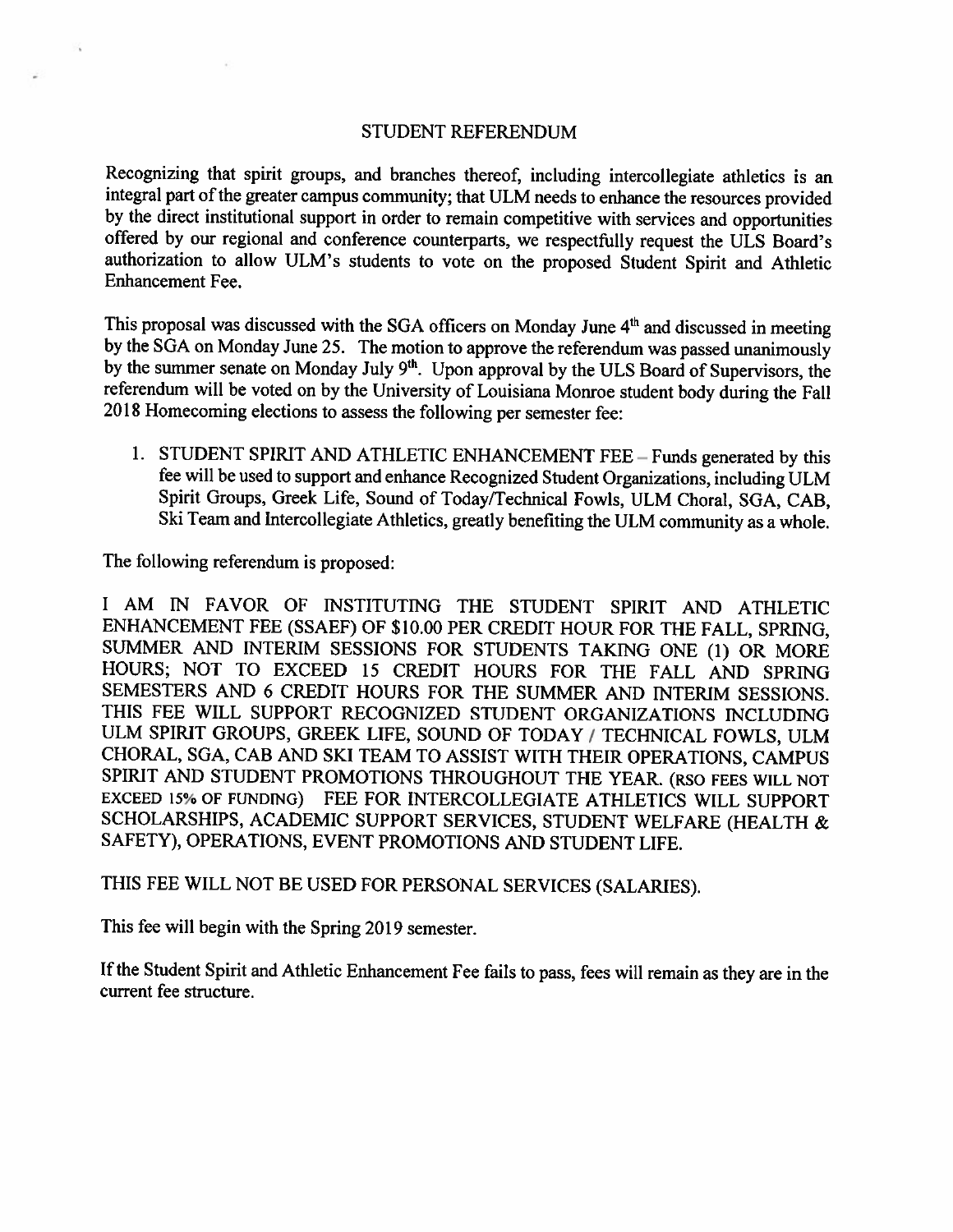#### UNIVERSITY OF LOUISIANA SYSTEM REQUEST FOR NEW/REVISED FEES/SERVICE CHARGES

Summary of Information required when requesting permission to assess, increase, and/or renew University/Administrative/Student fees:

- 1) College/School/Department:
- 2) Course:
- $3)$ Course Enrollment (per semester):
- 4) Student affected (i.e., All, 1 or more hours, PT only, etc.):
- 5) Amount of fee/service charge request:
- $6)$ **Estimated Annual Collection:**
- 7) Fee/service charge request to begin (FY/Semester):
- 8) Statement of Need for Fees/Service Charge: (Attach documentation as necessary):
- Requested by: 9)
- Dean Approval: (if applicable)  $10<sub>l</sub>$

11) Division Head Approval:

Recognized Student Organizations and Intercollegiate Athletics

| N/A |  |     |  |
|-----|--|-----|--|
| N/A |  | . . |  |

## 1 or more credit hours

\$10 per credit hour; not to exceed 15 hours for fall/spring and 6 hours per summer term

 $$1.6 - $1.8$  million

## Spring 2019

## See attached document

**Todd Dooley** 

**Todd Doolev** 

type/print name Signature<sup>6</sup>

**Nick Floyd** type/print name:

**Signature** 

Completed form should be sent to Division Head from Dean/Department Head (or routed through Dean if School Director/Dept. Head is making request) and should include all necessary information. If Division Head approves, request should be forwarded to CBO and President for review and submission to the ULS board. (April board meeting for next Fiscal year requests)

c:md\ULM fee request form January 2018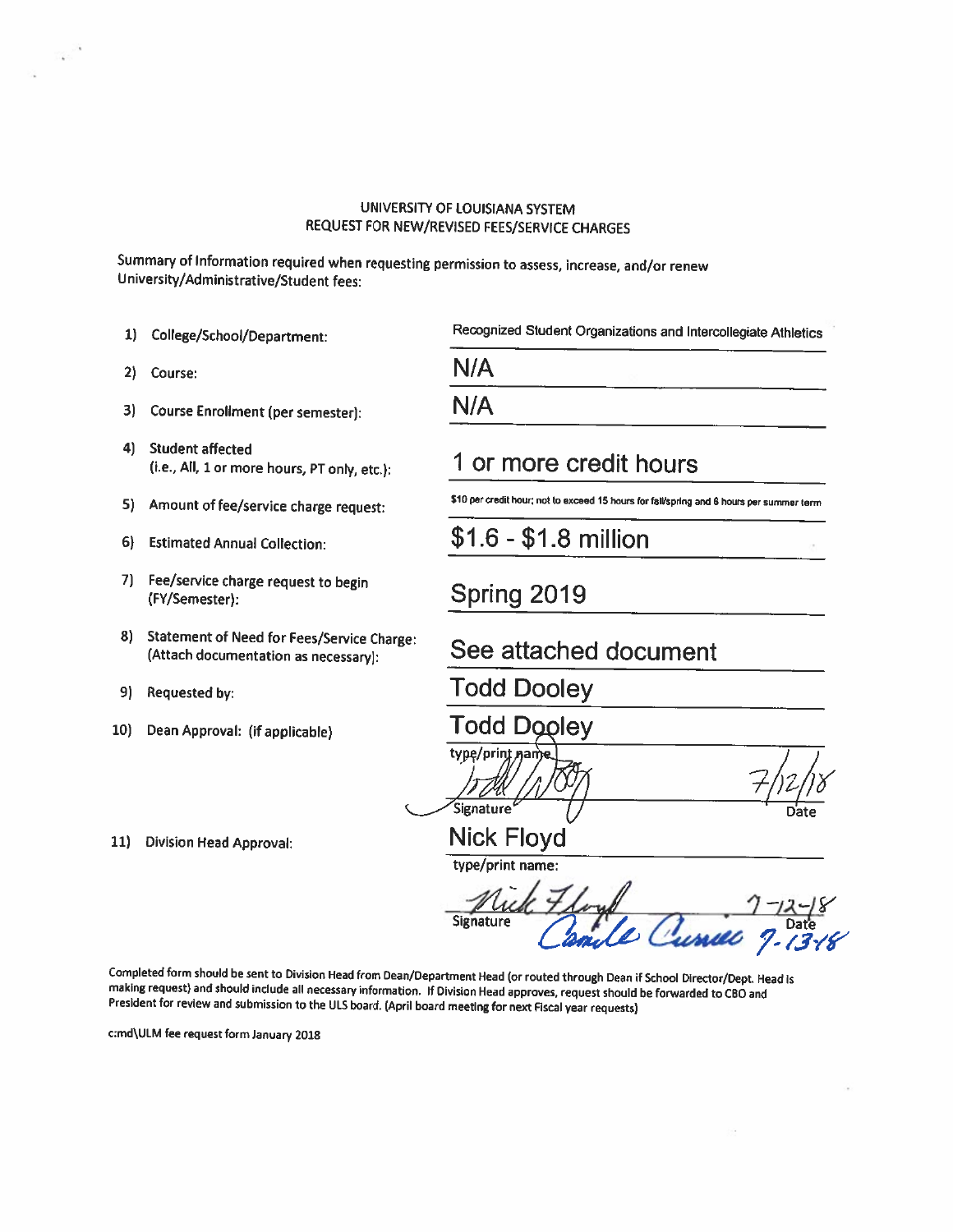

**Vice President for Student Affairs** Library 612 . 700 University Avenue . Monroe, LA 71209-1050 Phone: 318.342.5215 . Fax: 318.342.5250

July 23, 2018

Dear Dr. Bruno,

At the request of the Student Government Association, the University of Louisiana Monroe is requesting the UL System Board of Supervisors approval to allow the students of ULM to vote on a referendum September 26<sup>th</sup> and 27<sup>th</sup>, 2018, during our annual Homecoming elections. This fee is needed to enhance the resources provided by the direct institutional support to remain competitive with the services and opportunities offered by our regional and conference counterparts. This fee will also be used to support our Recognized Student Organizations, that directly impact the spirit of our campus and the overall university community as a whole.

The following referendum is proposed:

I AM IN FAVOR OF INSTITUTING THE STUDENT SPIRIT AND ATHLETIC ENHANCEMENT FEE (SSAEF) OF \$10.00 PER CREDIT HOUR FOR THE FALL, SPRING, SUMMER AND INTERIM SESSIONS FOR STUDENTS TAKING ONE (1) OR MORE HOURS; NOT TO EXCEED 15 CREDIT HOURS FOR THE FALL AND SPRING SEMESTERS AND 6 CREDIT HOURS FOR THE SUMMER AND INTERIM SESSIONS. THIS FEE WILL SUPPORT RECOGNIZED STUDENT ORGANIZATIONS INCLUDING ULM SPIRIT GROUPS, GREEK LIFE, SOUND OF TODAY / TECHNICAL FOWLS, ULM CHORAL, SGA, CAB AND SKI TEAM TO ASSIST WITH THEIR OPERATIONS, CAMPUS SPIRIT AND STUDENT PROMOTIONS THROUGHOUT THE YEAR. (RSO FEES WILL NOT EXCEED 15% OF FUNDING) FEE FOR INTERCOLLEGIATE ATHLETICS WILL SUPPORT SCHOLARSHIPS, ACADEMIC SUPPORT SERVICES, STUDENT WELFARE (HEALTH & SAFETY), OPERATIONS, EVENT PROMOTIONS AND **STUDENT LIFE.** 

THIS FEE WILL NOT BE USED FOR PERSONAL SERVICES (SALARIES).

This fee will begin in the Spring 2019 semester.

If the Student Spirit and Athletic Enhancement Fee fails to pass, fees will remain as they are in the current fee structure.

Thank you for your time and consideration

Sincerely,

Inev Walker **SGA President** University of Louisiana Monroe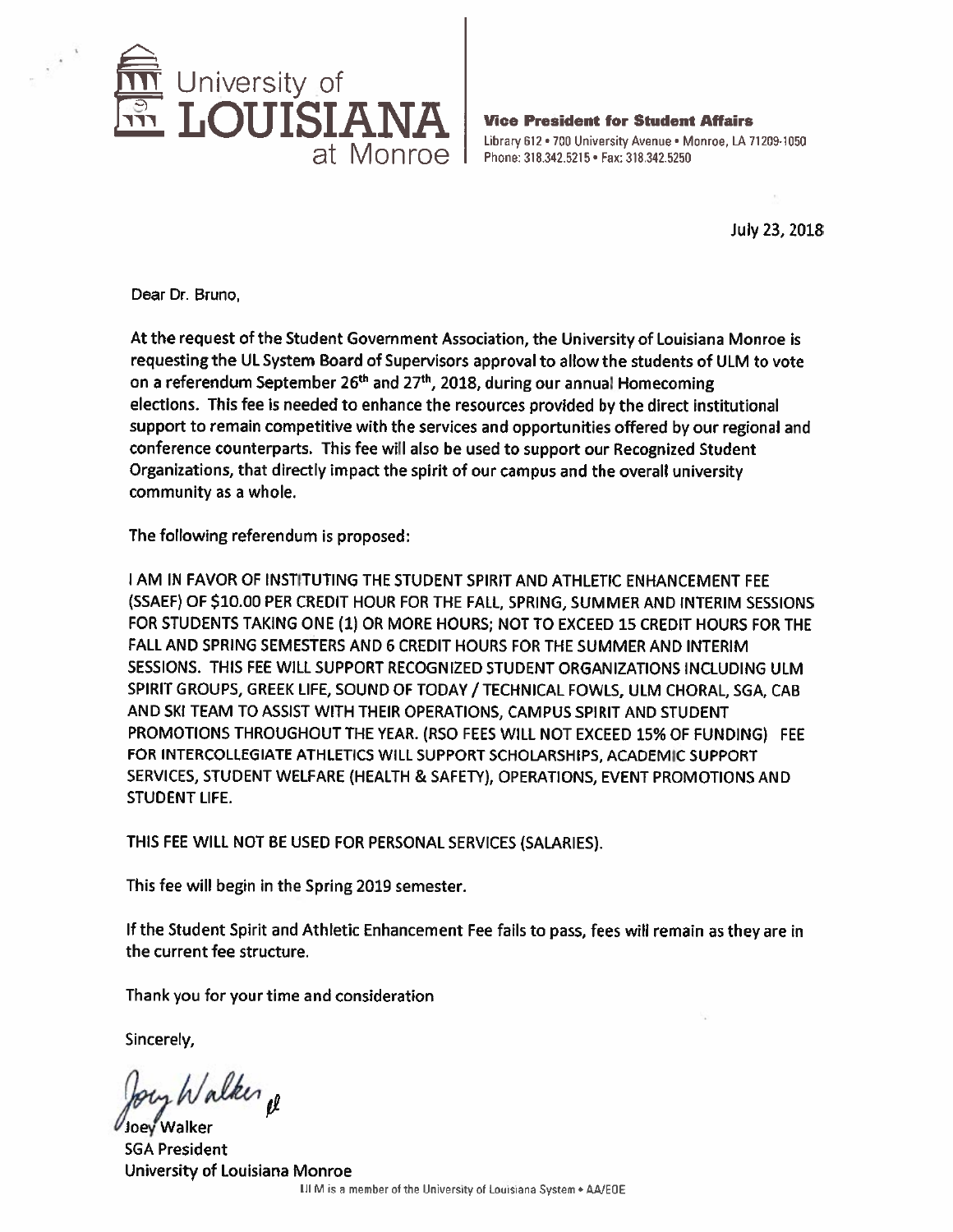#### **FINANCE COMMITTEE**

#### **August 23, 2018**

Item H.4. University of Louisiana System's request for approval of Fiscal Year 2018-19 Operating Budgets, including organizational charts, undergraduate/graduate mandatory attendance fees, scholarships, and System Shared Costs.

#### **EXECUTIVE SUMMARY**

The 2018-19 Operating Budgets were prepared in accordance with instructions received from the System Office, the Division of Administration Office of Planning and Budget, and the Louisiana Board of Regents.

System staff has prepared a comparative Operating Budget Summary for the System including Revenues by Source, Expenditures by Function and Object, and other summary data on Mandatory Attendance Fees, Organizational Charts, Employees, Scholarships, and Athletic Budgets.

Informational items are included in each institution's full operating budget document that will be available at the Board meeting.

#### **RECOMMENDATION**

It is recommended that the following resolution be adopted:

NOW, THEREFORE, BE IT RESOLVED, that the Board of Supervisors for the University of Louisiana System hereby approves Fiscal Year 2018-19 Operating Budgets, including organizational charts, undergraduate/graduate mandatory attendance fees, scholarships, and System Shared Costs.